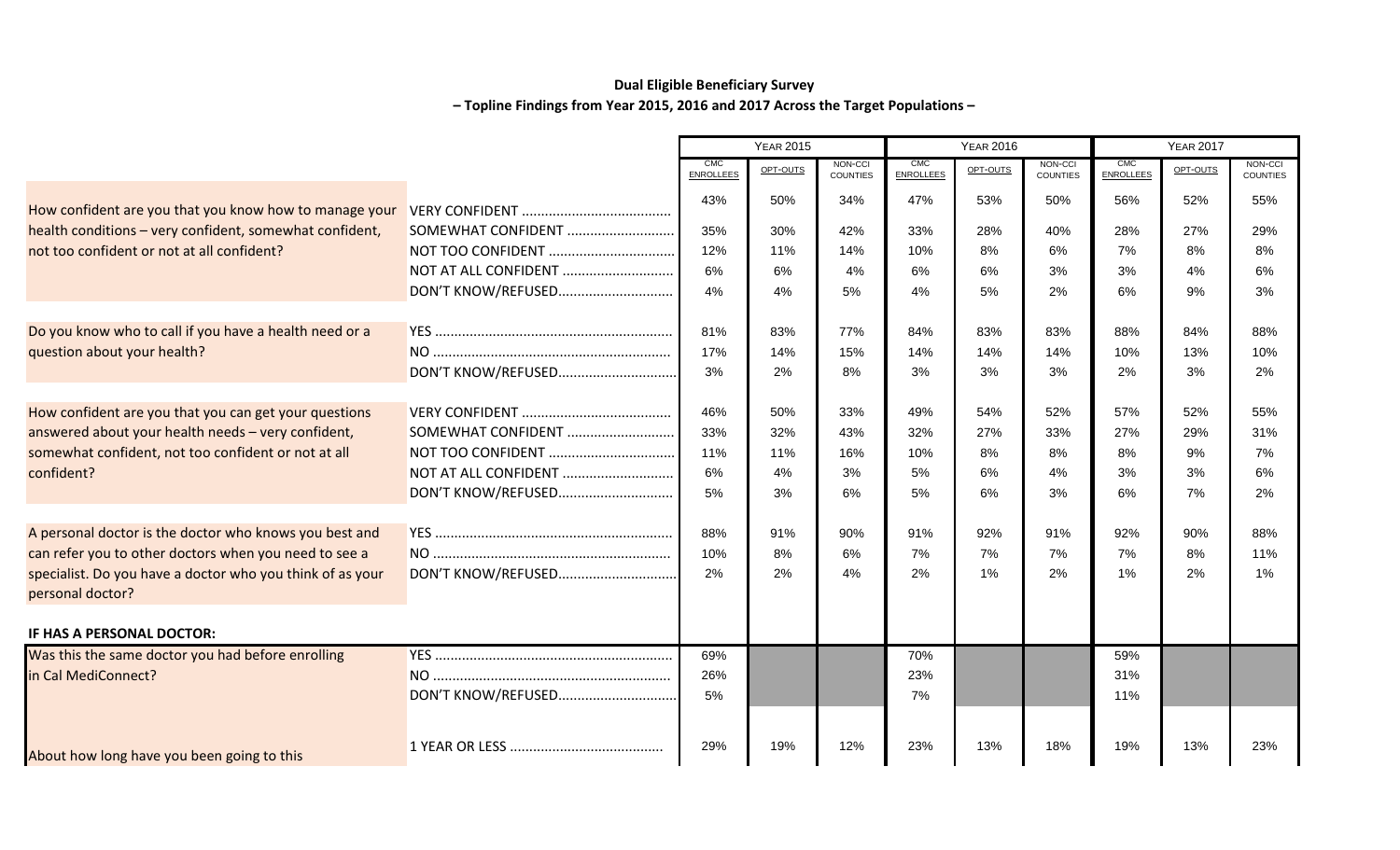| doctor? How many years? Just your best estimate. | $2-5$ YEARS. | 35% | 32% | 32% | 38% | 38% | 35% | 40% | 31% | 43% |
|--------------------------------------------------|--------------|-----|-----|-----|-----|-----|-----|-----|-----|-----|
| (IF LESS THAN 6 MONTHS, ENTER "0")               | 6-10 YEARS   | 22% | 25% | 36% | 24% | 28% | 26% | 22% | 26% | 20% |
|                                                  |              | 14% | 24% | 20% | 16% | 21% | 21% | 19% | 31% | 14% |

**The next questions are about different aspects of health care services. For each, please tell me how satisfied or dissatisfied you are with the health care services you are receiving now under Cal MediConnect. Are you very satisfied, satisfied, neither satisfied nor dissatisfied, dissatisfied or very dissatisfied with ITEM? (READ ITEMS IN RANDOM ORDER)**

|                                                                                    | <b>VERY</b><br><b>SATISFIED</b> | <b>SATISFIED</b> | <b>NEITHER</b> | <b>DISSATISFIED</b> | <b>VERY</b><br><b>DISSATISFIED</b> | <b>DK/REF</b> |
|------------------------------------------------------------------------------------|---------------------------------|------------------|----------------|---------------------|------------------------------------|---------------|
| () a. the choice of doctors you can see                                            |                                 |                  |                |                     |                                    |               |
|                                                                                    | 27%                             | 51%              | 6%             | 8%                  | 3%                                 | 5%            |
| <b>YEAR 2015</b>                                                                   | 35%                             | 51%              | 4%             | 6%                  | 2%                                 | 2%            |
|                                                                                    | 23%                             | 58%              | 11%            | 4%                  | 2%                                 | 2%            |
|                                                                                    | 29%                             | 54%              | 5%             | 7%                  | 2%                                 | 4%            |
| <b>YEAR 2016</b>                                                                   | 35%                             | 53%              | 3%             | 4%                  | 2%                                 | 3%            |
|                                                                                    | 33%                             | 51%              | 5%             | 6%                  | 2%                                 | 3%            |
|                                                                                    | 33%                             | 51%              | 3%             | 6%                  | 2%                                 | 5%            |
| <b>YEAR 2017</b>                                                                   | 40%                             | 45%              | 4%             | 5%                  | 2%                                 | 4%            |
|                                                                                    | 39%                             | 47%              | 2%             | 7%                  | 3%                                 | 3%            |
| () b. the choice of hospitals you can use                                          |                                 |                  |                |                     |                                    |               |
|                                                                                    | 27%                             | 50%              | 4%             | 5%                  | 3%                                 | 11%           |
| <b>YEAR 2015</b>                                                                   | 34%                             | 50%              | 3%             | 4%                  | 1%                                 | 7%            |
|                                                                                    | 19%                             | 60%              | 10%            | 5%                  | $1\%$                              | 5%            |
|                                                                                    | 28%                             | 51%              | 5%             | 4%                  | 2%                                 | 11%           |
| <b>YEAR 2016</b>                                                                   | 34%                             | 49%              | 4%             | 3%                  | 2%                                 | 9%            |
|                                                                                    | 33%                             | 48%              | 5%             | 4%                  | $1\%$                              | 8%            |
|                                                                                    | 31%                             | 48%              | 4%             | 4%                  | 1%                                 | 11%           |
| <b>YEAR 2017</b>                                                                   | 35%                             | 46%              | 4%             | 4%                  | $1\%$                              | 10%           |
|                                                                                    | 37%                             | 45%              | 3%             | 6%                  | 2%                                 | 7%            |
| () c. the information that your health plan has given you explaining your benefits |                                 |                  |                |                     |                                    |               |
|                                                                                    | 23%                             | 52%              | 7%             | 9%                  | 3%                                 | 6%            |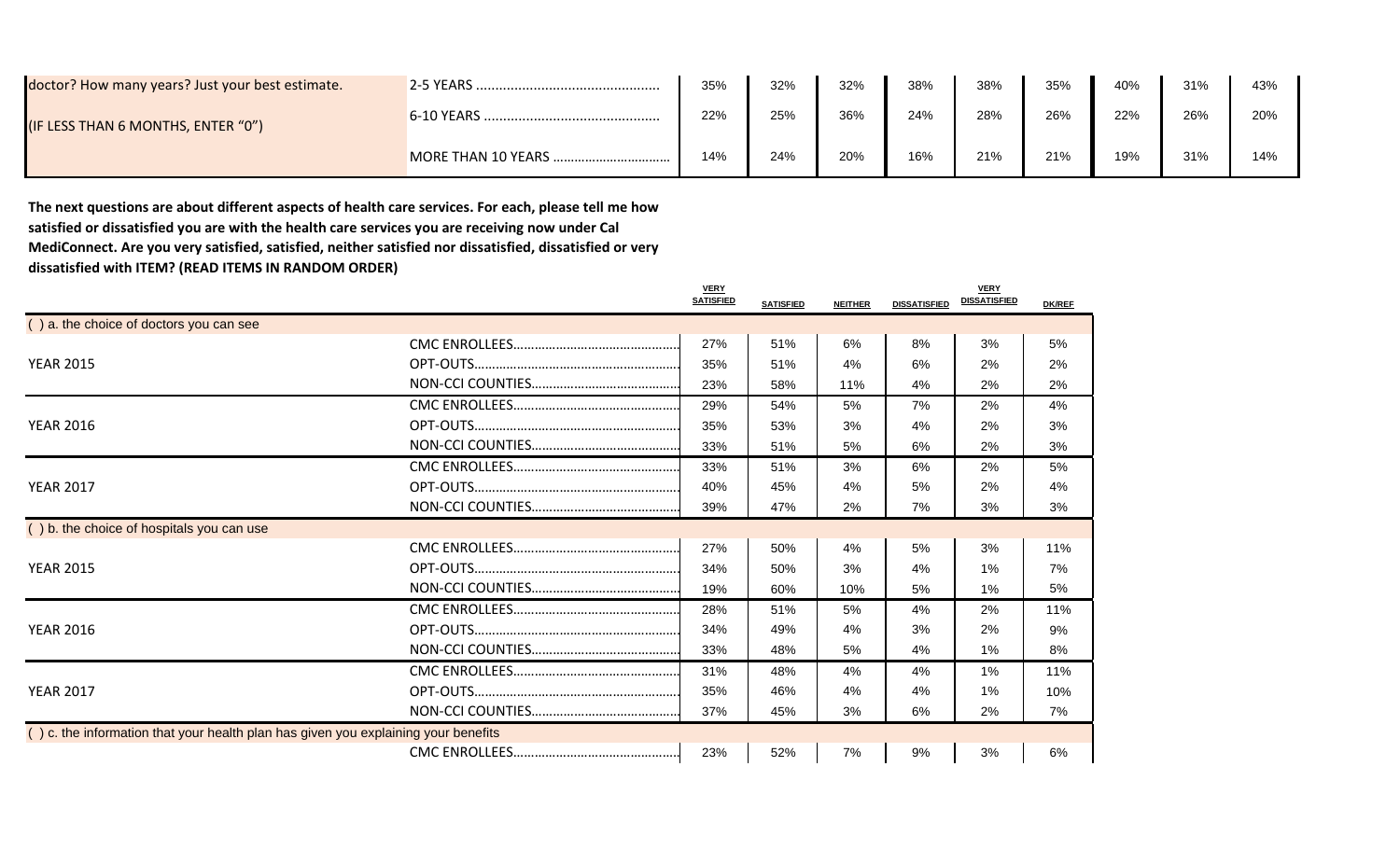| 14%<br>56%<br>13%<br>6%<br>3%<br>27%<br>55%<br>6%<br>6%<br>2%<br><b>YEAR 2016</b><br>28%<br>54%<br>7%<br>5%<br>2%<br>25%<br>53%<br>8%<br>8%<br>2%<br>32%<br>52%<br>5%<br>5%<br>2%<br><b>YEAR 2017</b><br>24%<br>51%<br>7%<br>6%<br>2%<br>31%<br>48%<br>4%<br>8%<br>4%<br>() d. your ability to call a health provider regardless of the time of day<br><b>YEAR 2015</b><br>23%<br>52%<br>7%<br>6%<br>2%<br><b>YEAR 2016</b><br>28%<br>49%<br>6%<br>6%<br>2%<br>26%<br>47%<br>9%<br>7%<br>2%<br>27%<br>5%<br>6%<br>51%<br>1%<br><b>YEAR 2017</b><br>26%<br>45%<br>5%<br>7%<br>2%<br>9%<br>28%<br>48%<br>5%<br>5%<br>() e. the amount of time your doctor and other staff people spend with you<br>30%<br>54%<br>5%<br>6%<br>2%<br>39%<br>49%<br>5%<br><b>YEAR 2015</b><br>4%<br>2%<br>22%<br>61%<br>10%<br>4%<br>1%<br>32%<br>55%<br>2%<br>4%<br>5%<br><b>YEAR 2016</b><br>38%<br>52%<br>3%<br>4%<br>2%<br>35%<br>52%<br>4%<br>6%<br>2%<br>34%<br>54%<br>4%<br>4%<br>1%<br><b>YEAR 2017</b><br>39%<br>47%<br>4%<br>5%<br>2%<br>34%<br>48%<br>8%<br>5%<br>3%<br>$( )$ f. how long you have to wait to see a doctor when you need an appointment<br>24%<br>50%<br>6%<br>13%<br>4%<br>31%<br><b>YEAR 2015</b><br>47%<br>6%<br>11%<br>4%<br>16%<br>54%<br>15%<br>11%<br>3%<br>25%<br>52%<br>6%<br>10%<br>4%<br><b>YEAR 2016</b><br>31%<br>51%<br>8%<br>6%<br>3% | <b>YEAR 2015</b> |  | 25% | 51% | 6% | 9% | 3% | 6%    |
|------------------------------------------------------------------------------------------------------------------------------------------------------------------------------------------------------------------------------------------------------------------------------------------------------------------------------------------------------------------------------------------------------------------------------------------------------------------------------------------------------------------------------------------------------------------------------------------------------------------------------------------------------------------------------------------------------------------------------------------------------------------------------------------------------------------------------------------------------------------------------------------------------------------------------------------------------------------------------------------------------------------------------------------------------------------------------------------------------------------------------------------------------------------------------------------------------------------------------------------------------------------------------------------------------------------------------------------------------------|------------------|--|-----|-----|----|----|----|-------|
|                                                                                                                                                                                                                                                                                                                                                                                                                                                                                                                                                                                                                                                                                                                                                                                                                                                                                                                                                                                                                                                                                                                                                                                                                                                                                                                                                            |                  |  |     |     |    |    |    | 8%    |
|                                                                                                                                                                                                                                                                                                                                                                                                                                                                                                                                                                                                                                                                                                                                                                                                                                                                                                                                                                                                                                                                                                                                                                                                                                                                                                                                                            |                  |  |     |     |    |    |    | 4%    |
|                                                                                                                                                                                                                                                                                                                                                                                                                                                                                                                                                                                                                                                                                                                                                                                                                                                                                                                                                                                                                                                                                                                                                                                                                                                                                                                                                            |                  |  |     |     |    |    |    | 5%    |
|                                                                                                                                                                                                                                                                                                                                                                                                                                                                                                                                                                                                                                                                                                                                                                                                                                                                                                                                                                                                                                                                                                                                                                                                                                                                                                                                                            |                  |  |     |     |    |    |    | 5%    |
|                                                                                                                                                                                                                                                                                                                                                                                                                                                                                                                                                                                                                                                                                                                                                                                                                                                                                                                                                                                                                                                                                                                                                                                                                                                                                                                                                            |                  |  |     |     |    |    |    | 5%    |
|                                                                                                                                                                                                                                                                                                                                                                                                                                                                                                                                                                                                                                                                                                                                                                                                                                                                                                                                                                                                                                                                                                                                                                                                                                                                                                                                                            |                  |  |     |     |    |    |    | 9%    |
|                                                                                                                                                                                                                                                                                                                                                                                                                                                                                                                                                                                                                                                                                                                                                                                                                                                                                                                                                                                                                                                                                                                                                                                                                                                                                                                                                            |                  |  |     |     |    |    |    | 5%    |
|                                                                                                                                                                                                                                                                                                                                                                                                                                                                                                                                                                                                                                                                                                                                                                                                                                                                                                                                                                                                                                                                                                                                                                                                                                                                                                                                                            |                  |  |     |     |    |    |    |       |
|                                                                                                                                                                                                                                                                                                                                                                                                                                                                                                                                                                                                                                                                                                                                                                                                                                                                                                                                                                                                                                                                                                                                                                                                                                                                                                                                                            |                  |  |     |     |    |    |    |       |
|                                                                                                                                                                                                                                                                                                                                                                                                                                                                                                                                                                                                                                                                                                                                                                                                                                                                                                                                                                                                                                                                                                                                                                                                                                                                                                                                                            |                  |  |     |     |    |    |    |       |
|                                                                                                                                                                                                                                                                                                                                                                                                                                                                                                                                                                                                                                                                                                                                                                                                                                                                                                                                                                                                                                                                                                                                                                                                                                                                                                                                                            |                  |  |     |     |    |    |    |       |
|                                                                                                                                                                                                                                                                                                                                                                                                                                                                                                                                                                                                                                                                                                                                                                                                                                                                                                                                                                                                                                                                                                                                                                                                                                                                                                                                                            |                  |  |     |     |    |    |    | 11%   |
|                                                                                                                                                                                                                                                                                                                                                                                                                                                                                                                                                                                                                                                                                                                                                                                                                                                                                                                                                                                                                                                                                                                                                                                                                                                                                                                                                            |                  |  |     |     |    |    |    | 10%   |
|                                                                                                                                                                                                                                                                                                                                                                                                                                                                                                                                                                                                                                                                                                                                                                                                                                                                                                                                                                                                                                                                                                                                                                                                                                                                                                                                                            |                  |  |     |     |    |    |    | 9%    |
|                                                                                                                                                                                                                                                                                                                                                                                                                                                                                                                                                                                                                                                                                                                                                                                                                                                                                                                                                                                                                                                                                                                                                                                                                                                                                                                                                            |                  |  |     |     |    |    |    | 10%   |
|                                                                                                                                                                                                                                                                                                                                                                                                                                                                                                                                                                                                                                                                                                                                                                                                                                                                                                                                                                                                                                                                                                                                                                                                                                                                                                                                                            |                  |  |     |     |    |    |    | 15%   |
|                                                                                                                                                                                                                                                                                                                                                                                                                                                                                                                                                                                                                                                                                                                                                                                                                                                                                                                                                                                                                                                                                                                                                                                                                                                                                                                                                            |                  |  |     |     |    |    |    | 6%    |
|                                                                                                                                                                                                                                                                                                                                                                                                                                                                                                                                                                                                                                                                                                                                                                                                                                                                                                                                                                                                                                                                                                                                                                                                                                                                                                                                                            |                  |  |     |     |    |    |    |       |
|                                                                                                                                                                                                                                                                                                                                                                                                                                                                                                                                                                                                                                                                                                                                                                                                                                                                                                                                                                                                                                                                                                                                                                                                                                                                                                                                                            |                  |  |     |     |    |    |    | 3%    |
|                                                                                                                                                                                                                                                                                                                                                                                                                                                                                                                                                                                                                                                                                                                                                                                                                                                                                                                                                                                                                                                                                                                                                                                                                                                                                                                                                            |                  |  |     |     |    |    |    | 1%    |
|                                                                                                                                                                                                                                                                                                                                                                                                                                                                                                                                                                                                                                                                                                                                                                                                                                                                                                                                                                                                                                                                                                                                                                                                                                                                                                                                                            |                  |  |     |     |    |    |    | 2%    |
|                                                                                                                                                                                                                                                                                                                                                                                                                                                                                                                                                                                                                                                                                                                                                                                                                                                                                                                                                                                                                                                                                                                                                                                                                                                                                                                                                            |                  |  |     |     |    |    |    | 3%    |
|                                                                                                                                                                                                                                                                                                                                                                                                                                                                                                                                                                                                                                                                                                                                                                                                                                                                                                                                                                                                                                                                                                                                                                                                                                                                                                                                                            |                  |  |     |     |    |    |    | 1%    |
|                                                                                                                                                                                                                                                                                                                                                                                                                                                                                                                                                                                                                                                                                                                                                                                                                                                                                                                                                                                                                                                                                                                                                                                                                                                                                                                                                            |                  |  |     |     |    |    |    | 2%    |
|                                                                                                                                                                                                                                                                                                                                                                                                                                                                                                                                                                                                                                                                                                                                                                                                                                                                                                                                                                                                                                                                                                                                                                                                                                                                                                                                                            |                  |  |     |     |    |    |    | 3%    |
|                                                                                                                                                                                                                                                                                                                                                                                                                                                                                                                                                                                                                                                                                                                                                                                                                                                                                                                                                                                                                                                                                                                                                                                                                                                                                                                                                            |                  |  |     |     |    |    |    | 3%    |
|                                                                                                                                                                                                                                                                                                                                                                                                                                                                                                                                                                                                                                                                                                                                                                                                                                                                                                                                                                                                                                                                                                                                                                                                                                                                                                                                                            |                  |  |     |     |    |    |    | 2%    |
|                                                                                                                                                                                                                                                                                                                                                                                                                                                                                                                                                                                                                                                                                                                                                                                                                                                                                                                                                                                                                                                                                                                                                                                                                                                                                                                                                            |                  |  |     |     |    |    |    |       |
|                                                                                                                                                                                                                                                                                                                                                                                                                                                                                                                                                                                                                                                                                                                                                                                                                                                                                                                                                                                                                                                                                                                                                                                                                                                                                                                                                            |                  |  |     |     |    |    |    | 4%    |
|                                                                                                                                                                                                                                                                                                                                                                                                                                                                                                                                                                                                                                                                                                                                                                                                                                                                                                                                                                                                                                                                                                                                                                                                                                                                                                                                                            |                  |  |     |     |    |    |    | 2%    |
|                                                                                                                                                                                                                                                                                                                                                                                                                                                                                                                                                                                                                                                                                                                                                                                                                                                                                                                                                                                                                                                                                                                                                                                                                                                                                                                                                            |                  |  |     |     |    |    |    | $1\%$ |
|                                                                                                                                                                                                                                                                                                                                                                                                                                                                                                                                                                                                                                                                                                                                                                                                                                                                                                                                                                                                                                                                                                                                                                                                                                                                                                                                                            |                  |  |     |     |    |    |    | 3%    |
|                                                                                                                                                                                                                                                                                                                                                                                                                                                                                                                                                                                                                                                                                                                                                                                                                                                                                                                                                                                                                                                                                                                                                                                                                                                                                                                                                            |                  |  |     |     |    |    |    | 2%    |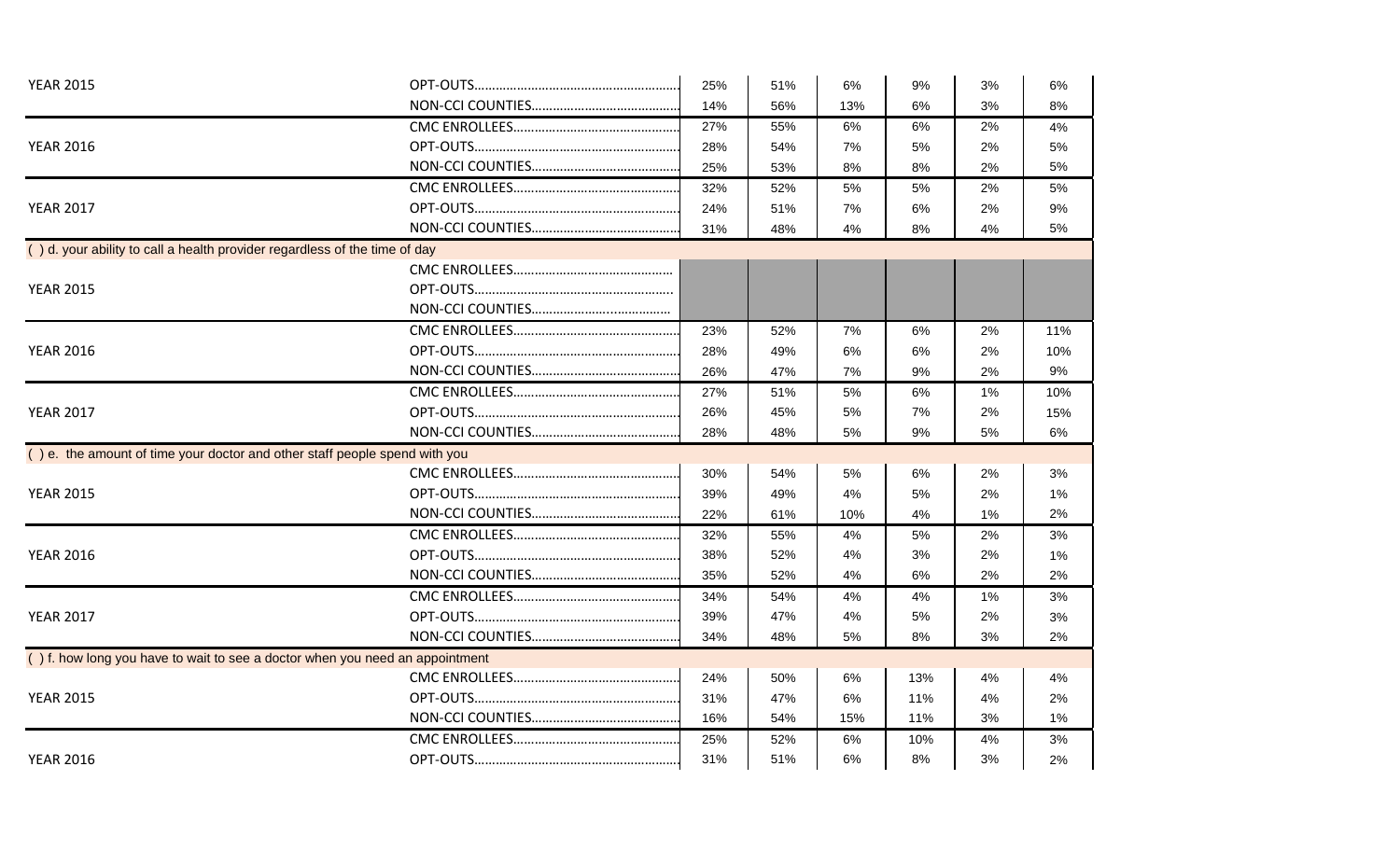|                                                                                               | 28% | 52% | 7%  | 9%    | 3%    | 2%    |
|-----------------------------------------------------------------------------------------------|-----|-----|-----|-------|-------|-------|
|                                                                                               | 28% | 51% | 5%  | 11%   | 2%    | $4\%$ |
| <b>YEAR 2017</b>                                                                              | 32% | 47% | 5%  | 9%    | 3%    | 4%    |
|                                                                                               | 31% | 46% | 4%  | 11%   | 3%    | 5%    |
| () g. the way different health care providers work together to give you the services you need |     |     |     |       |       |       |
|                                                                                               | 26% | 52% | 6%  | 8%    | 3%    | 6%    |
| <b>YEAR 2015</b>                                                                              | 30% | 52% | 5%  | 7%    | 3%    | 4%    |
|                                                                                               | 18% | 63% | 10% | 5%    | $1\%$ | 3%    |
|                                                                                               | 28% | 55% | 5%  | 5%    | 2%    | 5%    |
| <b>YEAR 2016</b>                                                                              | 31% | 54% | 5%  | $4\%$ | 2%    | 3%    |
|                                                                                               | 32% | 51% | 6%  | 6%    | 2%    | 4%    |
|                                                                                               | 33% | 50% | 4%  | 5%    | 2%    | 6%    |
| <b>YEAR 2017</b>                                                                              | 32% | 48% | 5%  | 6%    | 2%    | 8%    |
|                                                                                               | 33% | 47% | 5%  | 8%    | 3%    | 5%    |

**And now I am going to be a little more specific about two aspects of your health care services.**

|                                                            |                    |                                | <b>YEAR 2016</b> |                            | <b>YEAR 2017</b>        |          |                            |  |
|------------------------------------------------------------|--------------------|--------------------------------|------------------|----------------------------|-------------------------|----------|----------------------------|--|
|                                                            |                    | <b>CMC</b><br><b>ENROLLEES</b> | OPT-OUTS         | NON-CCI<br><b>COUNTIES</b> | CMC<br><b>ENROLLEES</b> | OPT-OUTS | NON-CCI<br><b>COUNTIES</b> |  |
| Do you have a single care manager, such as a nurse or      |                    | 32%                            | 33%              | 35%                        | 33%                     | 28%      | 31%                        |  |
|                                                            |                    | 58%                            | 60%              | 58%                        | 58%                     | 62%      | 64%                        |  |
| point of contact and can arrange all aspects of your care? | DON'T KNOW/REFUSED | 10%                            | 7%               | 7%                         | 9%                      | 10%      | 5%                         |  |
|                                                            |                    |                                |                  |                            |                         |          |                            |  |
| IF YES, ASK:                                               |                    |                                |                  |                            |                         |          |                            |  |
| [CMC only who said yes to Q10] Is your care manager from   |                    |                                |                  |                            | 64%                     |          |                            |  |
| [CMC plan name]?                                           |                    |                                |                  |                            | 22%                     |          |                            |  |
|                                                            |                    |                                |                  |                            | 14%                     |          |                            |  |
|                                                            |                    |                                |                  |                            |                         |          |                            |  |
|                                                            |                    | 21%                            | 22%              | 21%                        | 21%                     | 20%      | 22%                        |  |
| your care a lot, a little or not at all?                   |                    | 7%                             | 7%               | 6%                         | 6%                      | 4%       | 3%                         |  |
|                                                            |                    | 2%                             | 2%               | 3%                         | 3%                      | 2%       | 4%                         |  |
|                                                            | DON'T KNOW/REFUSED | 3%                             | 3%               | 3%                         | 3%                      | 2%       | 2%                         |  |
|                                                            |                    |                                |                  |                            |                         |          |                            |  |
| IF NO, ASK:                                                |                    |                                |                  |                            |                         |          |                            |  |
| Do you feel that having a single care manager, such as a   |                    | 21%                            | 18%              | 23%                        | 20%                     | 16%      | 22%                        |  |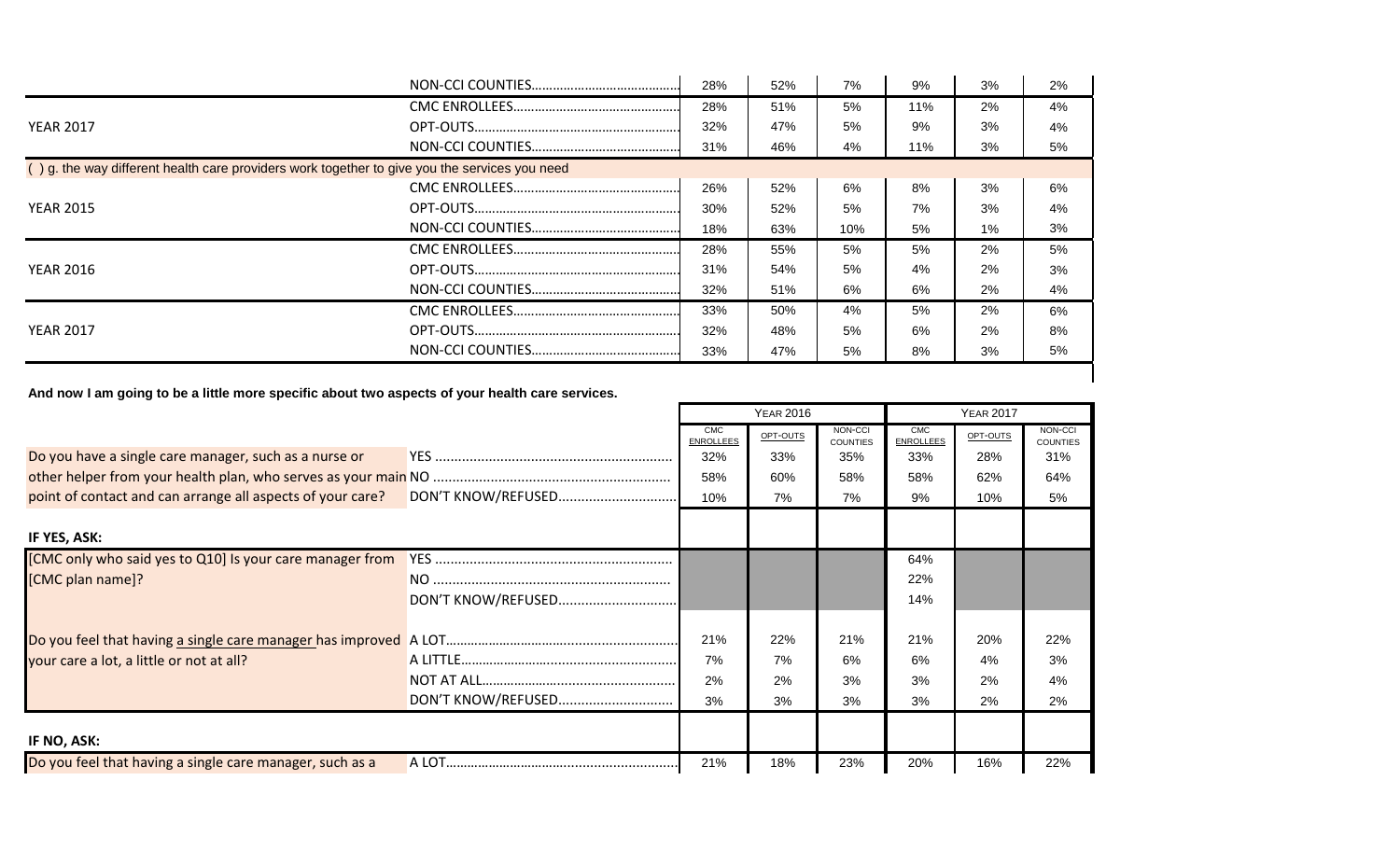|                                                                                     |                    | 12% | 14% | 13% | 10% | 11% | 15% |
|-------------------------------------------------------------------------------------|--------------------|-----|-----|-----|-----|-----|-----|
|                                                                                     |                    | 16% | 17% | 14% | 16% | 19% | 20% |
| your care, would improve your care a lot, a little or not at all DON'T KNOW/REFUSED |                    | 10% | 12% | 10% | 12% | 15% | 6%  |
|                                                                                     |                    |     |     |     |     |     |     |
| Do you have a personal care plan designed to take into                              |                    | 33% | 37% | 40% | 33% | 29% | 36% |
| account your health goals, needs and preferences?                                   |                    | 52% | 51% | 47% | 53% | 54% | 54% |
| (Prompt: This is also known as an Individualized Care<br>Plan)                      | DON'T KNOW/REFUSED | 15% | 13% | 13% | 14% | 17% | 10% |
| IF YES, ASK:                                                                        |                    |     |     |     |     |     |     |
| Do you feel that having a personal care plan has improved                           |                    | 21% | 26% | 25% | 26% | 20% | 27% |
| your care a lot, a little or not at all?                                            |                    | 7%  | 6%  | 9%  | 7%  | 5%  | 9%  |
|                                                                                     |                    | 3%  | 2%  | 3%  | 2%  | 3%  | 3%  |
|                                                                                     | DON'T KNOW/REFUSED | 2%  | 2%  | 3%  | 3%  | 4%  | 1%  |
| IF NO, ASK:                                                                         |                    |     |     |     |     |     |     |
| Do you feel that having a personal care plan designed to take                       |                    | 21% | 16% | 20% | 19% | 17% | 25% |
| into account your health goals, needs and preferences would                         |                    | 13% | 14% | 13% | 12% | 13% | 11% |
| improve your care a lot, a little or not at all?                                    |                    | 10% | 12% | 8%  | 13% | 12% | 14% |
|                                                                                     | DON'T KNOW/REFUSED | 8%  | 9%  | 7%  | 9%  | 12% | 5%  |

**Next, I am going to read some problems or difficulties that people sometimes have with their health care services. For each, please tell me if you had a problem like this since your health care services changed over to Cal MediConnect. (READ ITEMS IN RANDOM ORDER, ASKING:) Has this happened to you since changing over to Cal MediConnect?**

|                                                                              | YES | NO  | <b>DK/REF</b> |
|------------------------------------------------------------------------------|-----|-----|---------------|
| () a. You had a misunderstanding about your health care services or coverage |     |     |               |
|                                                                              | 20% | 75% | 4%            |
| <b>YEAR 2015</b>                                                             | 24% | 74% | 2%            |
|                                                                              | 19% | 70% | 11%           |
|                                                                              | 17% | 77% | 5%            |
| <b>YEAR 2016</b>                                                             | 19% | 78% | 4%            |
|                                                                              | 22% | 73% | 4%            |
|                                                                              | 19% | 78% | 4%            |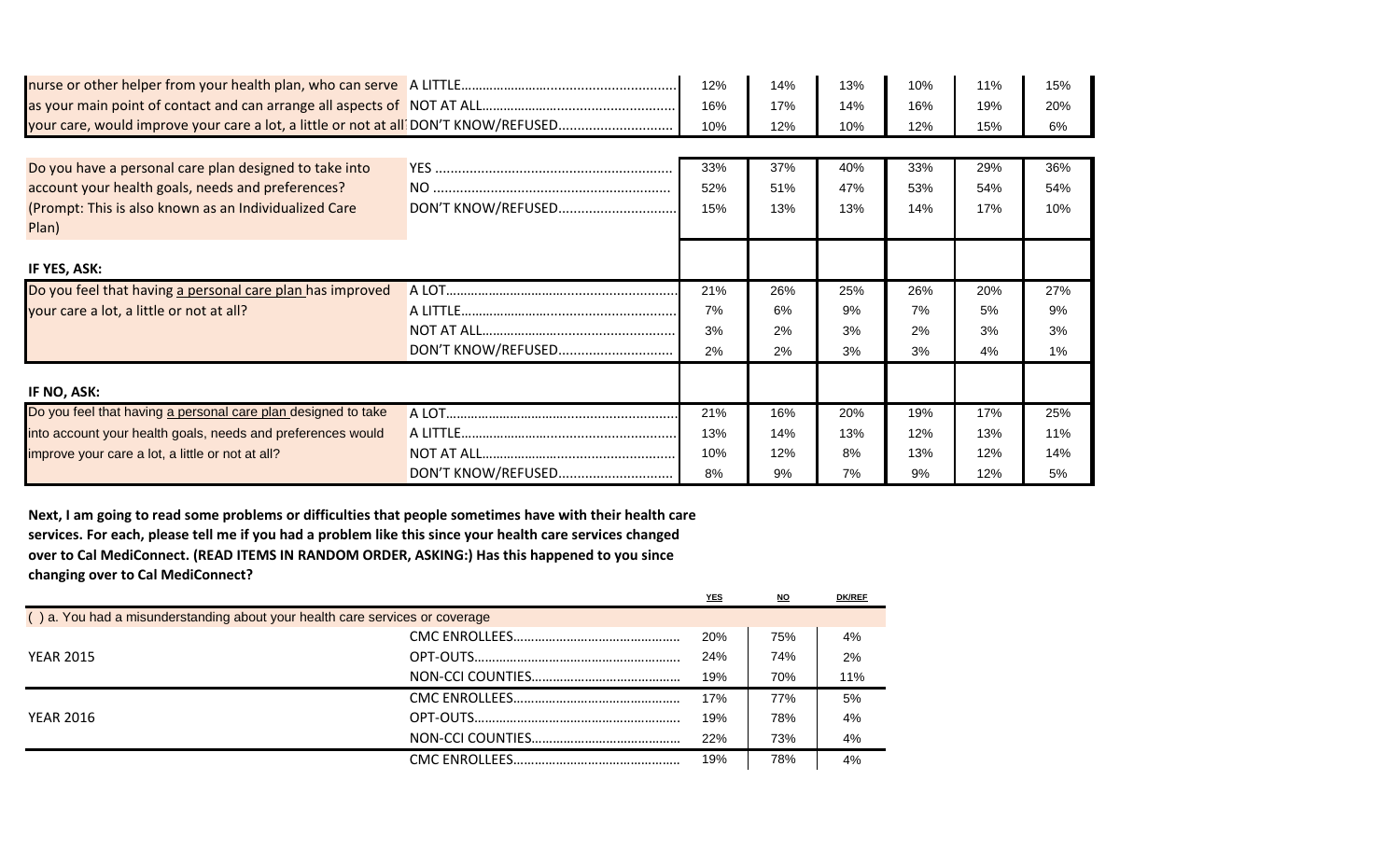| <b>YEAR 2017</b>                                                                                                                 | 21% | 75% | 5%    |
|----------------------------------------------------------------------------------------------------------------------------------|-----|-----|-------|
|                                                                                                                                  | 21% | 77% | 2%    |
| () b. Your health plan denied a treatment or referral for another service recommended by a doctor                                |     |     |       |
|                                                                                                                                  | 17% | 80% | 3%    |
| <b>YEAR 2015</b>                                                                                                                 | 16% | 82% | 2%    |
|                                                                                                                                  | 18% | 75% | 8%    |
|                                                                                                                                  | 15% | 82% | 3%    |
| <b>YEAR 2016</b>                                                                                                                 | 13% | 84% | 3%    |
|                                                                                                                                  | 15% | 81% | 4%    |
|                                                                                                                                  | 14% | 83% | 3%    |
| <b>YEAR 2017</b>                                                                                                                 | 13% | 82% | 5%    |
|                                                                                                                                  | 15% | 83% | 2%    |
| (c) c. (IF NON-ENGLISH LANGUAGE INTERVIEW) Your doctor did not speak your language or there was not an interpreter available for |     |     |       |
| you when you visited your doctor or other health care professional                                                               |     |     |       |
|                                                                                                                                  | 13% | 85% | 2%    |
| <b>YEAR 2015</b>                                                                                                                 | 13% | 86% | 1%    |
|                                                                                                                                  | 21% | 75% | 5%    |
|                                                                                                                                  | 9%  | 89% | 2%    |
| <b>YEAR 2016</b>                                                                                                                 | 9%  | 90% | 1%    |
|                                                                                                                                  | 7%  | 91% | $1\%$ |
|                                                                                                                                  | 12% | 85% | 3%    |
| <b>YEAR 2017</b>                                                                                                                 | 10% | 89% | 1%    |
|                                                                                                                                  | 12% | 88% | 0%    |
| () d. Transportation problems kept you from getting needed health care                                                           |     |     |       |
|                                                                                                                                  | 14% | 84% | 2%    |
| <b>YEAR 2015</b>                                                                                                                 | 15% | 84% | $1\%$ |
|                                                                                                                                  | 15% | 85% | 1%    |
|                                                                                                                                  | 12% | 86% | 2%    |
| <b>YEAR 2016</b>                                                                                                                 | 15% | 85% | 1%    |
|                                                                                                                                  | 16% | 83% | 2%    |
|                                                                                                                                  | 13% | 86% | 2%    |
| <b>YEAR 2017</b>                                                                                                                 | 15% | 83% | 2%    |
|                                                                                                                                  | 15% | 85% | 0%    |
| () e. A doctor you were seeing is not available through your plan                                                                |     |     |       |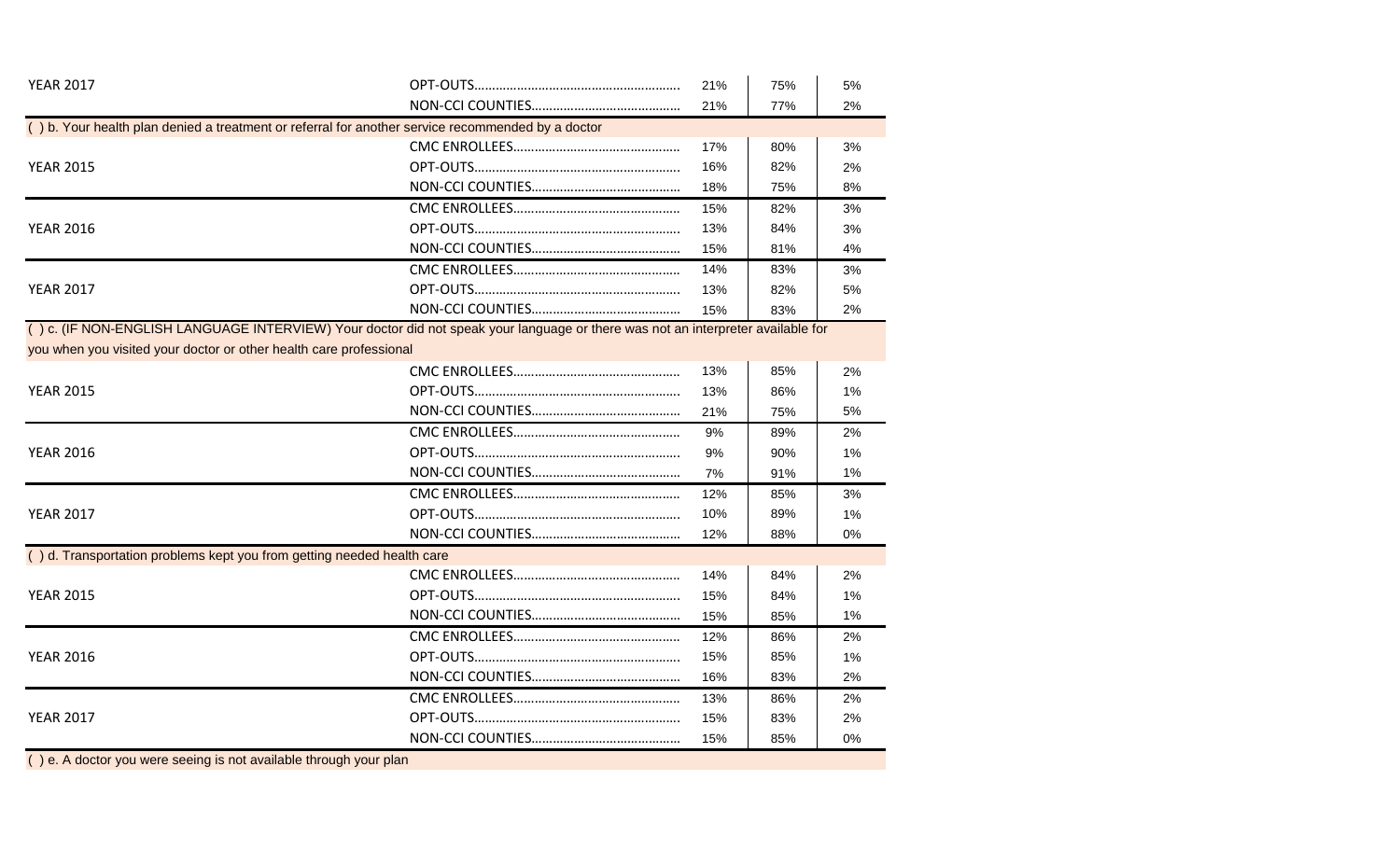|                                                                                                                            | 23% | 72% | 5%    |
|----------------------------------------------------------------------------------------------------------------------------|-----|-----|-------|
| <b>YEAR 2015</b>                                                                                                           | 19% | 79% | 2%    |
|                                                                                                                            | 13% | 82% | 4%    |
|                                                                                                                            | 19% | 75% | 6%    |
| <b>YEAR 2016</b>                                                                                                           | 16% | 81% | 3%    |
|                                                                                                                            | 16% | 80% | 4%    |
|                                                                                                                            | 18% | 77% | 4%    |
| <b>YEAR 2017</b>                                                                                                           | 18% | 77% | 6%    |
|                                                                                                                            | 18% | 78% | 4%    |
| () f. You had trouble communicating with a doctor or health care provider because of a speech, hearing or other disability |     |     |       |
|                                                                                                                            | 12% | 86% | 2%    |
| <b>YEAR 2015</b>                                                                                                           | 13% | 86% | $1\%$ |
|                                                                                                                            | 17% | 82% | $1\%$ |
|                                                                                                                            | 10% | 88% | 2%    |
| <b>YEAR 2016</b>                                                                                                           | 11% | 88% | 2%    |
|                                                                                                                            | 13% | 84% | 3%    |
|                                                                                                                            | 11% | 88% | 1%    |
| <b>YEAR 2017</b>                                                                                                           | 7%  | 92% | $1\%$ |
|                                                                                                                            | 14% | 85% | 1%    |

|                                                          |                    | <b>YEAR 2015</b>               |          |                            | <b>YEAR 2016</b>               |          |                            | <b>YEAR 2017</b>               |          |                            |
|----------------------------------------------------------|--------------------|--------------------------------|----------|----------------------------|--------------------------------|----------|----------------------------|--------------------------------|----------|----------------------------|
|                                                          |                    | <b>CMC</b><br><b>ENROLLEES</b> | OPT-OUTS | NON-CCI<br><b>COUNTIES</b> | <b>CMC</b><br><b>ENROLLEES</b> | OPT-OUTS | NON-CCI<br><b>COUNTIES</b> | <b>CMC</b><br><b>ENROLLEES</b> | OPT-OUTS | NON-CCI<br><b>COUNTIES</b> |
| In general, would you say your health is excellent, very |                    | 7%                             | 6%       | 3%                         | 6%                             | 7%       | 5%                         | 7%                             | 5%       | 6%                         |
| good, good, fair, or poor?                               |                    | 12%                            | 11%      | 10%                        | 13%                            | 12%      | 13%                        | 14%                            | 12%      | 15%                        |
|                                                          | GOOD.              | 27%                            | 25%      | 25%                        | 31%                            | 30%      | 29%                        | 31%                            | 29%      | 29%                        |
|                                                          | FAIR.              | 37%                            | 39%      | 41%                        | 34%                            | 34%      | 34%                        | 33%                            | 34%      | 30%                        |
|                                                          | POOR.              | 15%                            | 17%      | 20%                        | 14%                            | 16%      | 17%                        | 13%                            | 17%      | 20%                        |
|                                                          | DON'T KNOW/REFUSED | 1%                             | 2%       | 1%                         | 2%                             | 2%       | 2%                         | 2%                             | 3%       | 0%                         |

**With this next set of questions, we want to learn about any conditions that may cause difficulties with your daily activities.**

|                         | YEAR 2015 |                            |                         | YEAR 2016 |                     |                         | YEAR 2017 |                            |  |  |
|-------------------------|-----------|----------------------------|-------------------------|-----------|---------------------|-------------------------|-----------|----------------------------|--|--|
| CMC<br><b>ENROLLEES</b> | OPT-OUTS  | NON-CCI<br><b>COUNTIES</b> | CMC<br><b>ENROLLEES</b> | OPT-OUTS  | NON-CCI<br>COUNTIES | CMC<br><b>ENROLLEES</b> | OPT-OUTS  | NON-CCI<br><b>COUNTIES</b> |  |  |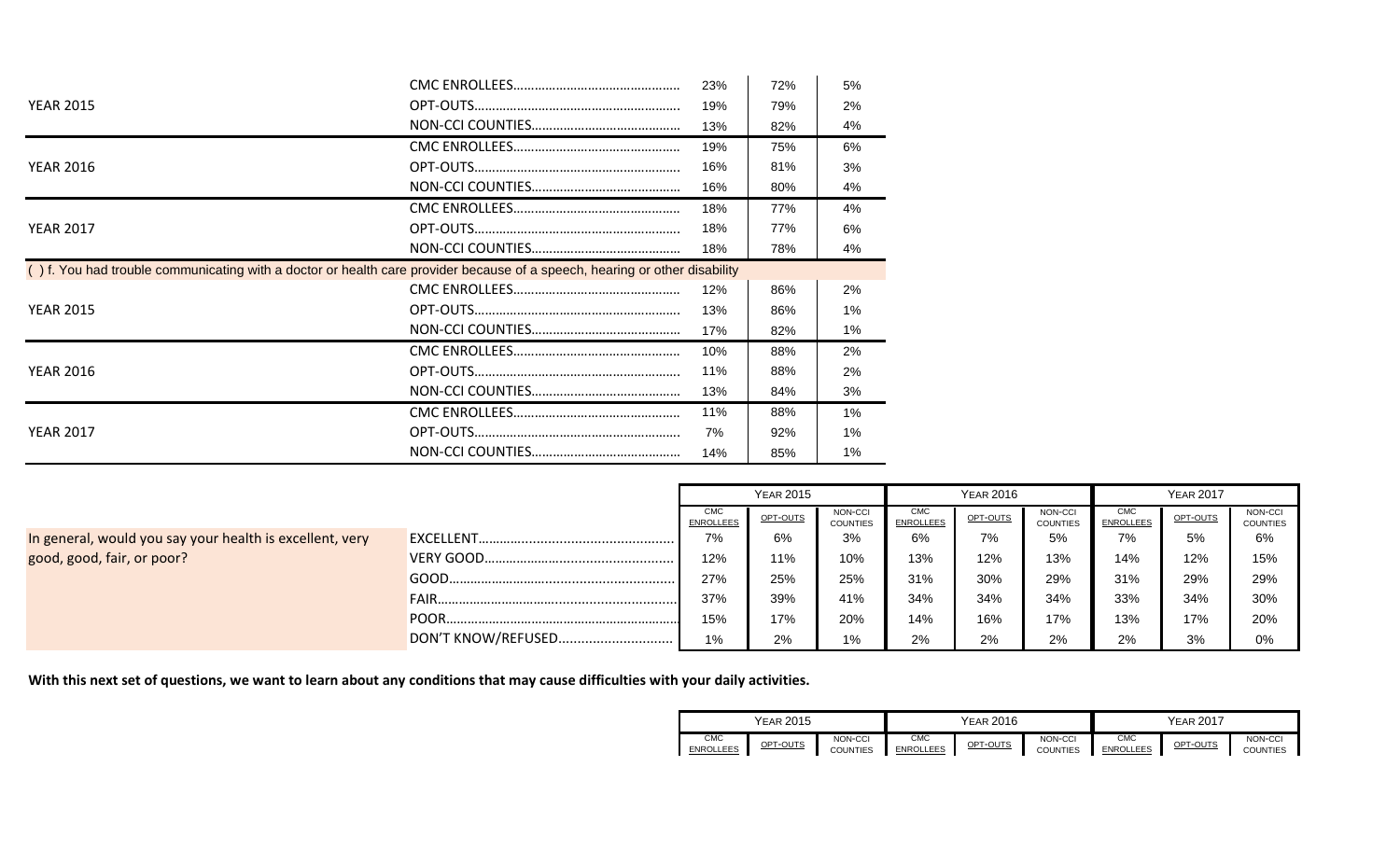| Do you use any specialized equipment, such as a cane,                           | DON'T KNOW/REFUSED | 49%<br>51%<br>0% | 56%<br>44%<br>0% | 59%<br>41%<br>1% | 46%<br>53%<br>1% | 52%<br>48%<br>1% | 54%<br>45%<br>1% |                     |                  |                     |
|---------------------------------------------------------------------------------|--------------------|------------------|------------------|------------------|------------------|------------------|------------------|---------------------|------------------|---------------------|
| Do you currently use any medical equipment or supplies?                         |                    |                  |                  |                  |                  |                  |                  | 45%<br>55%<br>$1\%$ | 53%<br>45%<br>2% | 47%<br>52%<br>1%    |
| Are you deaf or do you have serious difficulty hearing?                         | DON'T KNOW/REFUSED |                  |                  |                  |                  |                  |                  | 18%<br>82%<br>0%    | 24%<br>76%<br>1% | 19%<br>80%<br>1%    |
| Are you blind or do you have serious difficulty seeing even<br>wearing glasses? |                    |                  |                  |                  |                  |                  |                  | 17%<br>83%<br>1%    | 21%<br>77%<br>2% | 23%<br>76%<br>1%    |
| have serious difficulty concentrating, remembering, or<br>making decisions?     |                    |                  |                  |                  |                  |                  |                  | 34%<br>65%<br>1%    | 32%<br>65%<br>3% | 39%<br>61%<br>1%    |
| Do you have difficulty walking or climbing stairs?                              |                    |                  |                  |                  |                  |                  |                  | 56%<br>43%<br>$1\%$ | 68%<br>31%<br>2% | 60%<br>40%<br>0%    |
| Do you have difficulty dressing or bathing?                                     |                    |                  |                  |                  |                  |                  |                  | 26%<br>73%<br>$1\%$ | 38%<br>62%<br>1% | 31%<br>68%<br>$1\%$ |
| office or shopping?                                                             |                    |                  |                  |                  |                  |                  |                  | 38%<br>60%<br>2%    | 51%<br>48%<br>2% | 44%<br>55%<br>1%    |
| Do you require assistance for any common daily activities?                      |                    | 43%<br>56%       | 48%<br>51%       | 50%<br>49%       | 37%<br>61%       | 45%<br>53%       | 45%<br>53%       |                     |                  |                     |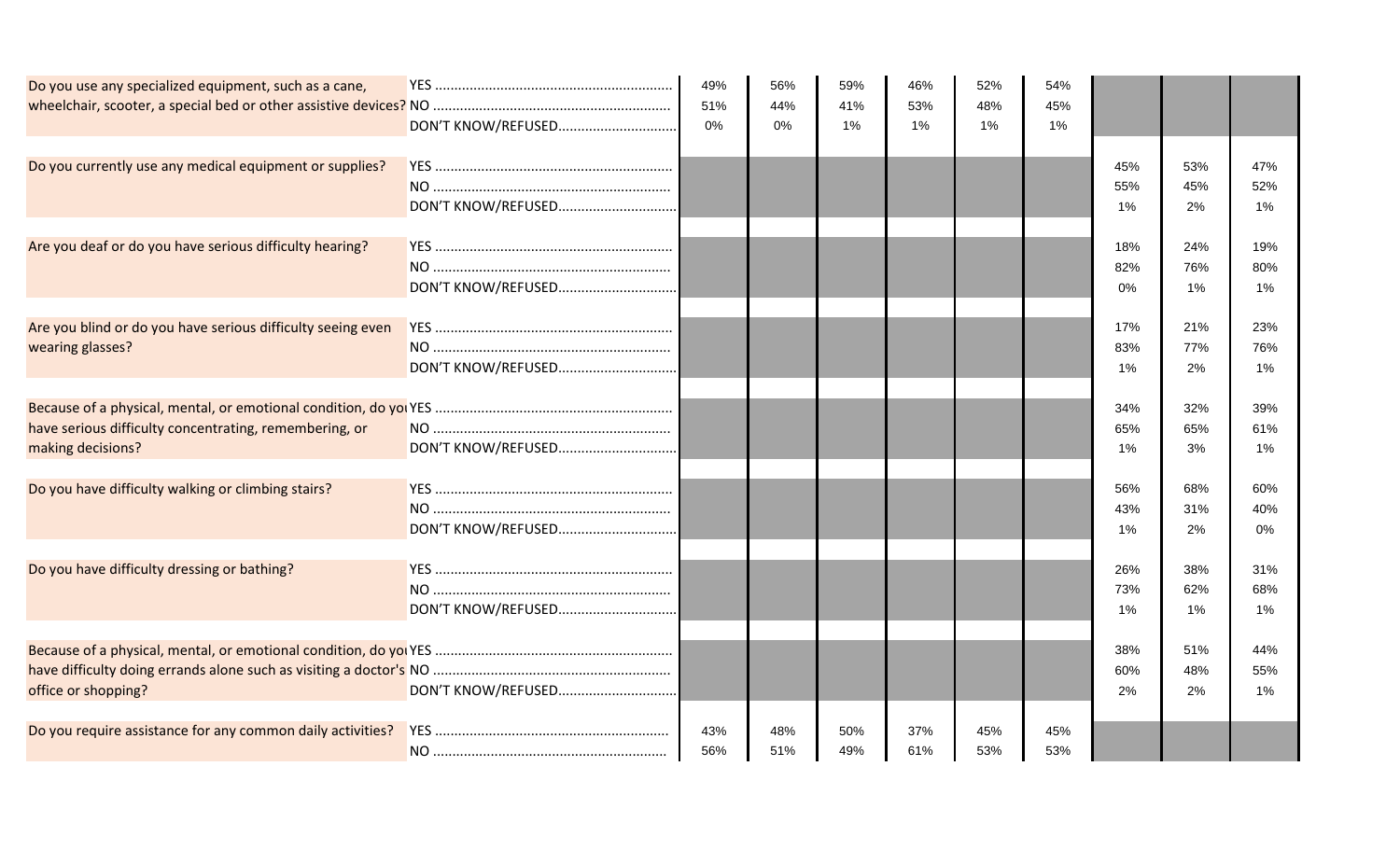|                                                           | DON'T KNOW/REFUSED | 1% | 2% | 1% | 2% | 3% | 2% |     |     |     |
|-----------------------------------------------------------|--------------------|----|----|----|----|----|----|-----|-----|-----|
|                                                           |                    |    |    |    |    |    |    |     |     |     |
| Are you currently getting any services or assistance with |                    |    |    |    |    |    |    | 28% | 49% | 28% |
| bathing, dressing, help with preparing meals, help doing  | N <sub>O</sub>     |    |    |    |    |    |    | 71% | 49% | 72% |
| housework, or grocery shopping?                           |                    |    |    |    |    |    |    | 0%  | 1%  |     |

|                                                                                                                        |                              |                         | <b>YEAR 2017</b> |                            |
|------------------------------------------------------------------------------------------------------------------------|------------------------------|-------------------------|------------------|----------------------------|
| IF USING LTSS, ASK:                                                                                                    |                              | CMC<br><b>ENROLLEES</b> | OPT-OUTS         | NON-CCI<br><b>COUNTIES</b> |
|                                                                                                                        |                              | 84%                     | 86%              | 78%                        |
|                                                                                                                        |                              | 13%                     | 10%              | 22%                        |
|                                                                                                                        | DON'T KNOW/REFUSED           | 3%                      | 4%               | 0%                         |
| IF USING IHSS, ASK:                                                                                                    |                              |                         |                  |                            |
| Currently, how many IHSS hours are [you/R] getting per<br>month?                                                       | <b>QUANTITY (MEAN HOURS)</b> | 86                      | 99               | 77                         |
| Did anyone from [CMC plan name] help you get enrolled in                                                               |                              | 26%                     |                  |                            |
| IHSS or help you get more hours?                                                                                       |                              | 62%                     |                  |                            |
|                                                                                                                        | DON'T KNOW/REFUSED           | 12%                     |                  |                            |
| IF HAS DIFFICULTY DRESSING, BATHING, OR DOING ERRANDS ALONE, ASK:                                                      |                              |                         |                  |                            |
| Because of a physical, mental, or emotional problem, do                                                                |                              | 50%                     | 59%              | 57%                        |
| you need the help of other persons with personal care                                                                  |                              | 49%                     | 38%              | 42%                        |
| needs, such as eating, bathing, dressing, or getting around<br>inside this home?                                       | DON'T KNOW/REFUSED           | 1%                      | 3%               | 1%                         |
|                                                                                                                        |                              |                         |                  |                            |
| Because of a physical, mental, or emotional problem, do                                                                |                              | 79%                     | 79%              | 85%                        |
| you need the help of other persons in handling routine                                                                 |                              | 19%                     | 19%              | 14%                        |
| needs, such as everyday household chores, doing necessary<br>business, shopping, or getting around for other purposes? | DON'T KNOW/REFUSED           | 2%                      | 3%               | 1%                         |
| IF YES TO THE NEED FOR HELP WITH PERSONAL CARE AND/OR ROUTINE NEEDS, ASK:                                              |                              |                         |                  |                            |
| Do you usually get all the help you need with personal care I COULD USE MORE HELP                                      |                              | 41%                     | 43%              | 40%                        |
| and/or routine needs?                                                                                                  |                              | 52%                     | 51%              | 49%                        |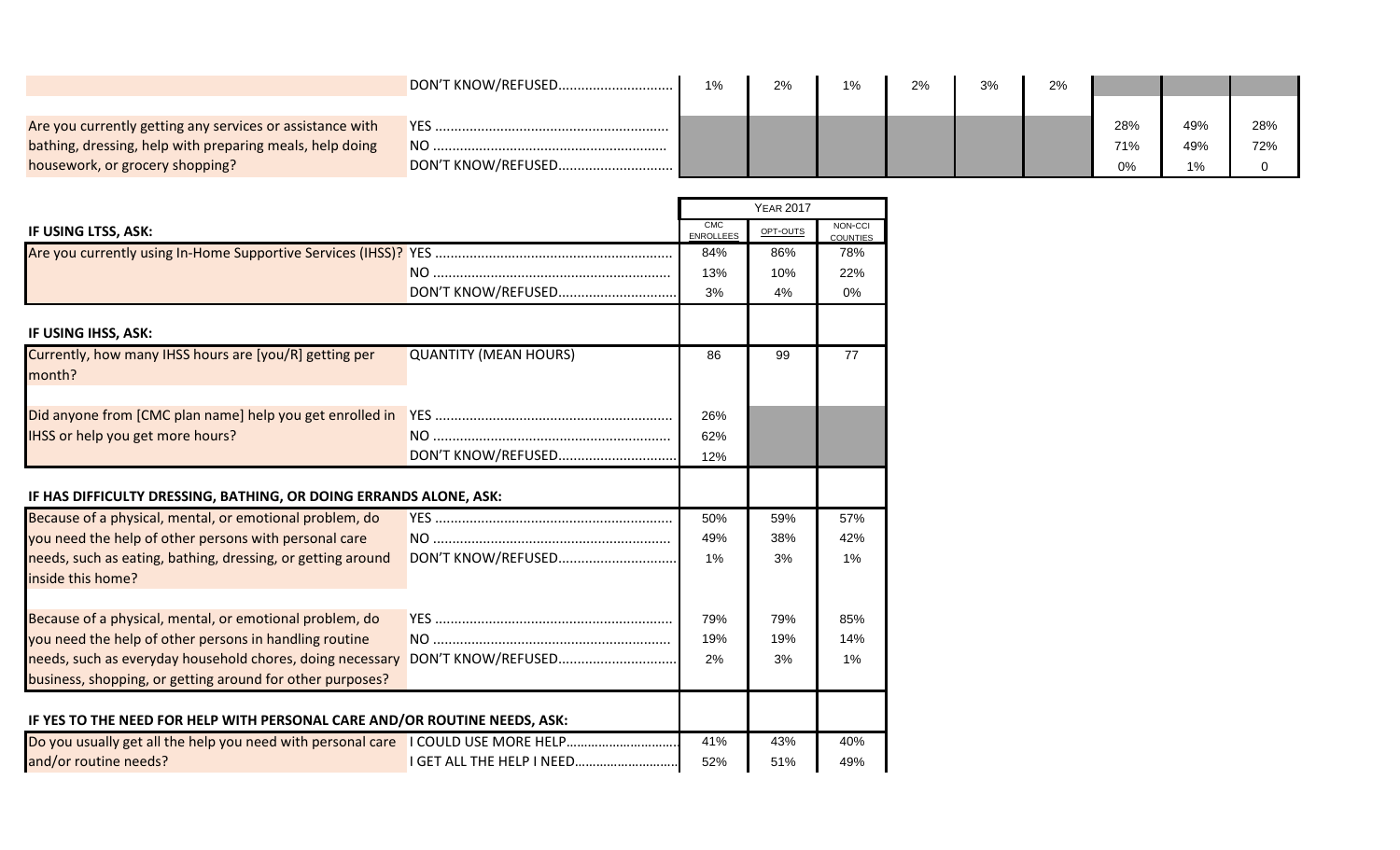|                                         |                    | 4%    | 2%    | 8%    |
|-----------------------------------------|--------------------|-------|-------|-------|
|                                         |                    | 1%    | $1\%$ | $1\%$ |
|                                         | DON'T KNOW/REFUSED | 2%    | 4%    | 3%    |
|                                         |                    |       |       |       |
| Do you use mental health care?          |                    | 18%   | 14%   | 16%   |
|                                         |                    | 81%   | 85%   | 83%   |
|                                         | DON'T KNOW/REFUSED | $1\%$ | $1\%$ | $1\%$ |
|                                         |                    |       |       |       |
|                                         |                    | 9%    | 9%    | 11%   |
| need but you are currently not getting? |                    | 88%   | 89%   | 88%   |
|                                         | DON'T KNOW/REFUSED | 3%    | 2%    | 2%    |

|                                                                               |                              | <b>YEAR 2015</b>               |          |                            | <b>YEAR 2016</b>               |          |                     | <b>YEAR 2017</b>               |          |                            |
|-------------------------------------------------------------------------------|------------------------------|--------------------------------|----------|----------------------------|--------------------------------|----------|---------------------|--------------------------------|----------|----------------------------|
|                                                                               |                              | <b>CMC</b><br><b>ENROLLEES</b> | OPT-OUTS | NON-CCI<br><b>COUNTIES</b> | <b>CMC</b><br><b>ENROLLEES</b> | OPT-OUTS | NON-CCI<br>COUNTIES | <b>CMC</b><br><b>ENROLLEES</b> | OPT-OUTS | NON-CCI<br><b>COUNTIES</b> |
| In the past 12 months, have you been an overnight patient                     |                              | 24%                            | 32%      | 24%                        | 24%                            | 28%      | 27%                 | 23%                            | 30%      | 34%                        |
| in a hospital for one day or longer?                                          |                              | 75%                            | 67%      | 75%                        | 75%                            | 70%      | 71%                 | 76%                            | 69%      | 65%                        |
|                                                                               | DON'T KNOW/REFUSED           | 1%                             | 2%       | 2%                         | 2%                             | 2%       | 2%                  | 1%                             | 2%       | 1%                         |
|                                                                               |                              |                                |          |                            |                                |          |                     |                                |          |                            |
| What is the highest grade or year of school you completed - 8TH GRADE OR LESS |                              | 35%                            | 31%      | 30%                        | 35%                            | 36%      | 15%                 | 28%                            | 25%      | 26%                        |
| 8TH grade or less, some high school, high school graduate                     |                              | 11%                            | 11%      | 11%                        | 11%                            | 11%      | 11%                 | 12%                            | 11%      | 9%                         |
| or equivalent, trade or vocational school, some college,                      | HIGH SCHOOL GRADUATE         | 21%                            | 20%      | 19%                        | 21%                            | 20%      | 25%                 | 25%                            | 19%      | 28%                        |
| college graduate or post graduate education?                                  |                              | 15%                            | 16%      | 14%                        | 15%                            | 14%      | 22%                 | 15%                            | 17%      | 16%                        |
|                                                                               | TRADE/VOCATIONAL SCHOOL      | 4%                             | 3%       | 3%                         | 3%                             | 3%       | 3%                  | 4%                             | 5%       | 5%                         |
|                                                                               |                              | 8%                             | 12%      | 14%                        | 9%                             | 8%       | 14%                 | 10%                            | 13%      | 10%                        |
|                                                                               | POST GRADUATE EDUCATION      | 3%                             | 3%       | 3%                         | 4%                             | 4%       | 5%                  | 3%                             | 4%       | 2%                         |
|                                                                               | DON'T KNOW/REFUSED           | 4%                             | 4%       | 7%                         | 4%                             | 6%       | 5%                  | 3%                             | 6%       | 4%                         |
|                                                                               |                              |                                |          |                            |                                |          |                     |                                |          |                            |
| Are you currently receiving Supplemental Security                             |                              |                                |          |                            |                                |          |                     | 64%                            | 68%      | 66%                        |
| Income/Payment from the federal government?                                   |                              |                                |          |                            |                                |          |                     | 31%                            | 26%      | 29%                        |
|                                                                               | DON'T KNOW/REFUSED           |                                |          |                            |                                |          |                     | 6%                             | 6%       | 5%                         |
|                                                                               |                              |                                |          |                            |                                |          |                     |                                |          |                            |
| Which of the following best describes the place where you                     |                              | 80%                            | 77%      | 59%                        | 80%                            | 78%      | 73%                 | 84%                            | 81%      | 82%                        |
| live $-$ a private residence, a nursing home, assisted living                 | NURSING HOME/ASSISTED LIVING | 6%                             | 13%      | 25%                        | 5%                             | 8%       | 8%                  | 3%                             | 6%       | 7%                         |
| facility, or are you living in some other type of place?                      |                              |                                |          |                            | 2%                             | 4%       | 2%                  | 2%                             | 4%       | 4%                         |

 $\mathbf{I}$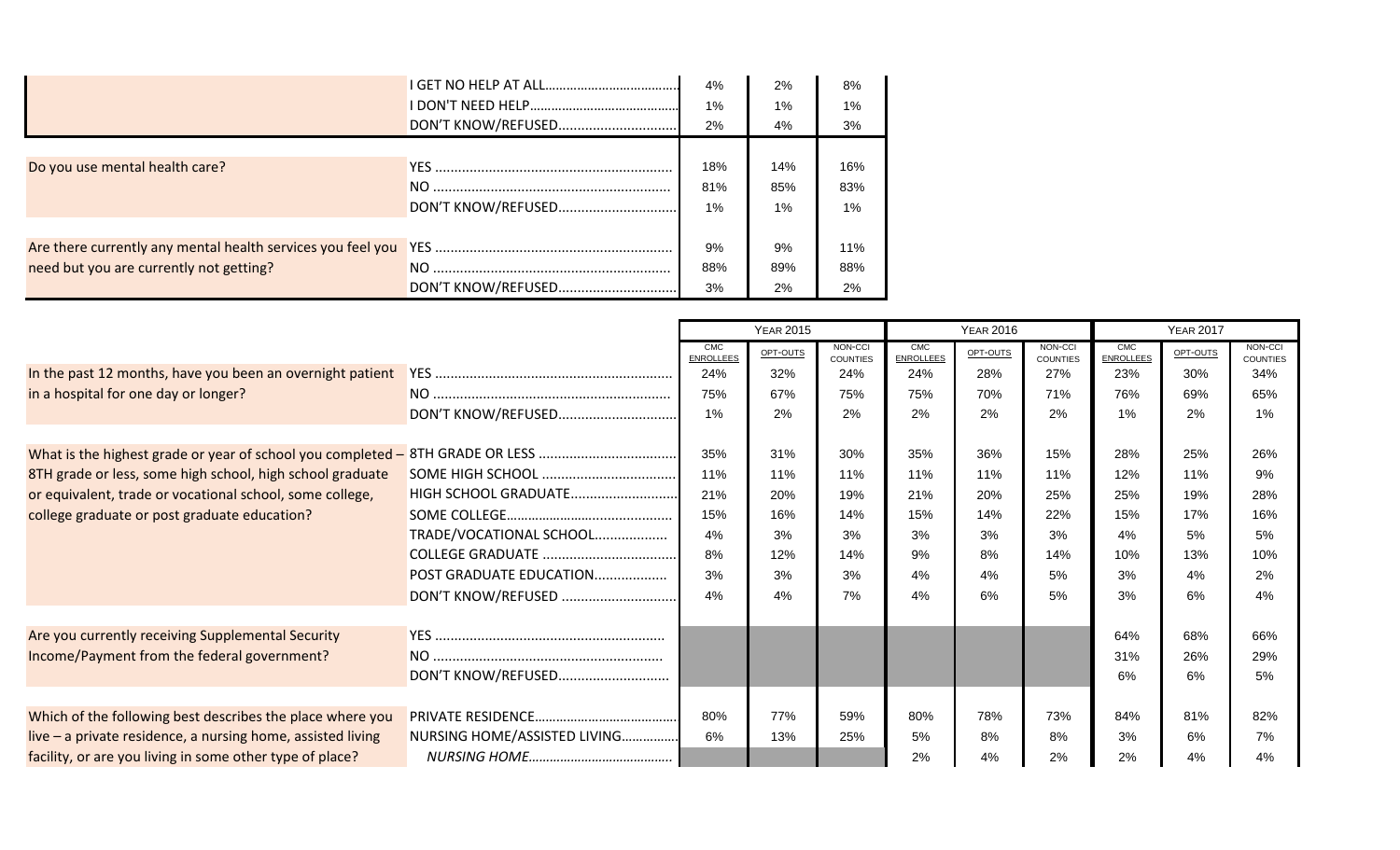|                                               |                              | 13%<br>1%  | 8%<br>2%   | 15%<br>1%  | 3%<br>12%<br>3% | 4%<br>10%<br>4% | 6%<br>16%<br>4% | 2%<br>11%<br>1% | 2%<br>11%<br>1% | 4%<br>8%<br>1% |
|-----------------------------------------------|------------------------------|------------|------------|------------|-----------------|-----------------|-----------------|-----------------|-----------------|----------------|
| IF PRIVATE RESIDENCE, ASK:                    |                              |            |            |            |                 |                 |                 |                 |                 |                |
| Including yourself, how many people currently |                              | 22%        | 27%        | 29%        | 21%             | 22%             | 34%             | 29%             | 37%             | 28%            |
| live in your household?                       |                              | 26%        | 30%        | 37%        | 27%             | 30%             | 29%             | 28%             | 28%             | 34%            |
|                                               |                              | 19%        | 15%        | 14%        | 17%             | 16%             | 16%             | 19%             | 15%             | 15%            |
|                                               |                              | 13%        | 11%        | 8%         | 14%             | 12%             | 9%              | 11%             | 11%             | 13%            |
|                                               |                              | 19%        | 16%        | 12%        | 21%             | 19%             | 12%             | 13%             | 10%             | 10%            |
|                                               | DON'T KNOW/REFUSED           | 1%         | 1%         | 1%         | 1%              | 0%              | 1%              | 1%              | $1\%$           | 1%             |
| Gender                                        | <b>MALE</b><br><b>FEMALE</b> | 45%<br>55% | 40%<br>60% | 48%<br>52% | 44%<br>56%      | 39%<br>61%      | 44%<br>56%      | 44%<br>57%      | 35%<br>66%      | 43%<br>57%     |
| Age                                           | <b>LESS THAN 45</b>          | 8%         | 5%         | 4%         | 7%              | 5%              | 8%              | 6%              | 4%              | 9%             |
|                                               | 45-65                        | 24%        | 25%        | 15%        | 23%             | 20%             | 30%             | 21%             | 16%             | 25%            |